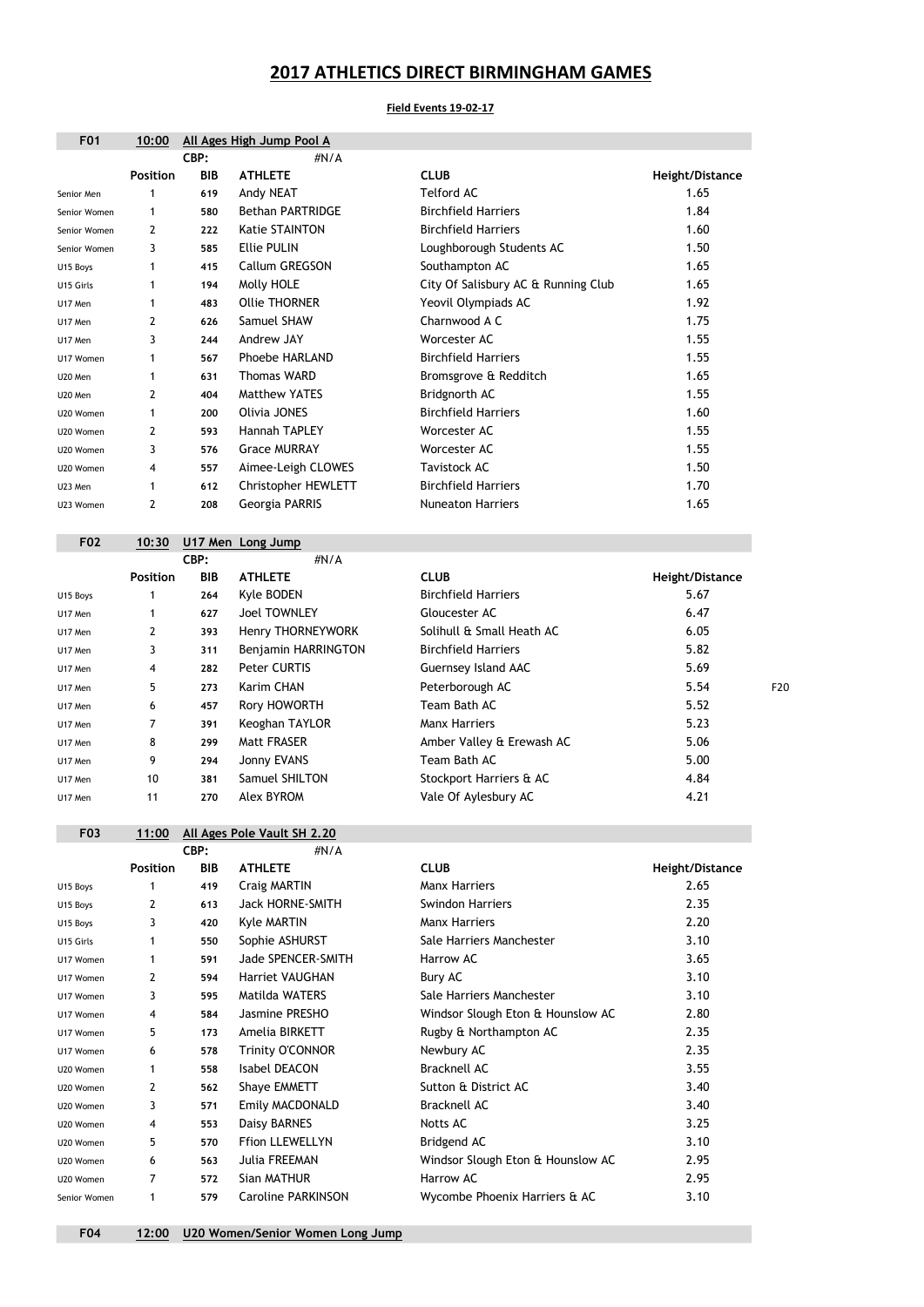|             |                 | CBP:       | $\#N/A$                |                            |                 |
|-------------|-----------------|------------|------------------------|----------------------------|-----------------|
|             | <b>Position</b> | <b>BIB</b> | <b>ATHLETE</b>         | <b>CLUB</b>                | Height/Distance |
| Masters (W) |                 | 564        | <b>Melanie GARLAND</b> | Worcester AC               | 4.31            |
| U17 Women   | 1               | 573        | <b>Victoria MCCABE</b> | <b>Wells City Harriers</b> | 5.34            |
| U20 Women   |                 | 188        | Lucy HADAWAY           | City of York AC            | 5.89            |
| U20 Women   | $\overline{2}$  | 169        | Anya BATES             | <b>Birchfield Harriers</b> | 5.68            |
| U20 Women   | 3               | 193        | <b>Vivien HITZLER</b>  | Bromsgrove & Redditch      | 5.51            |
| U20 Women   | 4               | 202        | <b>Alice LINAKER</b>   | City of York AC            | 5.30            |
| U20 Women   | 5               | 588        | Abazz SHAYAAM-SMITH    | <b>Birchfield Harriers</b> | 5.17            |
| U20 Women   | 6               | 217        | Amber SIBBALD          | <b>Manx Harriers</b>       | 5.12            |
| U20 Women   | 7               | 98         | Polly MATON            | Devizes Running Club       | 4.83            |
| U20 Women   | 8               | 126        | <b>Claire RICHARDS</b> | <b>Telford AC</b>          | 4.44            |
| U20 Women   | 9               | 44         | Lauren FRANCIS-MAYE    | Wolverhampton & Bilston    | 4.26            |
| U20 Women   | 10              | 218        | Georgia SILCOX         | Yeovil Olympiads AC        | 3.41            |
| U23 Women   | 1               | 163        | Sophie WORRALL         | Wolverhampton & Bilston    | 5.24            |
| U23 Women   | 2               | 586        | Lydia ROGERS           | <b>Swindon Harriers</b>    | 4.77            |
|             |                 |            |                        |                            |                 |

## F05  $12:45$  All Ages High Jump Pool B<br>CBP:  $\#N$

|           |                 | CBP:       | #N/A                        |                                   |                 |
|-----------|-----------------|------------|-----------------------------|-----------------------------------|-----------------|
|           | <b>Position</b> | <b>BIB</b> | <b>ATHLETE</b>              | <b>CLUB</b>                       | Height/Distance |
| U13 Boys  | $\mathbf 1$     | 289        | <b>Jack DOODSON</b>         | Stockport Harriers & AC           | 1.42            |
| U13 Boys  | 2               | 352        | Karnell NUNES-SMITH         | <b>Birchfield Harriers</b>        | 1.27            |
| U13 Girls | $\mathbf{1}$    | 105        | <b>Kaela NELSON</b>         | Radley AC                         | 1.27            |
| U13 Girls | 2               | 162        | Emma WOOD DOYLE             | Stockport Harriers & AC           | 1.27            |
| U15 Boys  | 1               | 317        | Lewis HEMBROW-MCKINLEY      | North Somerset AC                 | 1.57            |
| U15 Boys  | 2               | 335        | <b>James MALPASS</b>        | Cannock & Stafford AC             | 1.32            |
| U15 Boys  | 3               | 309        | <b>Harry GRAVELSONS</b>     | Stratford Upon Avon AC            | 1.27            |
| U15 Girls | $\mathbf{1}$    | 575        | <b>Olivia MORLEY</b>        | <b>Torbay AAC</b>                 | 1.42            |
| U15 Girls | 2               | 551        | Imogen AYRES                | Liverpool Pembroke & Sefton H AC  | 1.42            |
| U15 Girls | 3               | 195        | Amber HOPKINS               | Worcester AC                      | 1.37            |
| U15 Girls | 4               | 210        | <b>Abigail PAWLETT</b>      | West Cheshire AC                  | 1.37            |
| U15 Girls | 5               | 556        | <b>Ellie BRYAN</b>          | <b>Stratford Upon Avon AC</b>     | 1.37            |
| U15 Girls | 6               | 158        | <b>Emily WILD</b>           | <b>Stratford Upon Avon AC</b>     | 1.37            |
| U15 Girls | 7               | 228        | Evie WILD                   | Stockport Harriers & AC           | 1.37            |
| U15 Girls | 8               | 53         | <b>Charlotte GRAVELSONS</b> | Stratford Upon Avon AC            | 1.32            |
| U15 Girls | 9               | 203        | Ellie-Mai LOTHIAN           | Windsor Slough Eton & Hounslow AC | 1.32            |
| U15 Girls | 10              | 112        | <b>Abbie PEARCE</b>         | <b>Birchfield Harriers</b>        | 1.27            |
| U15 Girls | 11              | 129        | Rebecca ROACH               | Stockport Harriers & AC           | 1.27            |
| U15 Girls | 12              | 54         | <b>Jasmine GREENAWAY</b>    | Charnwood A C                     | 1.27            |
| U15 Girls | 13              | 21         | Megan BURGE                 | Rugby & Northampton AC            | 1.22            |
| U15 Girls | 14              | 198        | Olivia HOPWOOD              | <b>Birchfield Harriers</b>        | 1.22            |
| U17 Women | $\mathbf 1$     | 177        | Mia CHANTREE                | Chelmsford AC                     | 1.57            |
| U17 Women | $\mathbf 1$     | 197        | Jessica HOPKINS             | Chelmsford AC                     | 1.57            |
| U20 Women | 1               | 544        | Sara WATTERSON              | <b>Manx Harriers</b>              | 1.57            |
| U20 Women | $\mathbf{2}$    | 557        | Aimee-Leigh CLOWES          | <b>Tavistock AC</b>               | 1.37            |

| <b>F06</b> | 14:00           |            | U20 Men/Senior Men Long Jump |                           |                 |
|------------|-----------------|------------|------------------------------|---------------------------|-----------------|
|            | CBP:            |            | #N/A                         |                           |                 |
|            | <b>Position</b> | <b>BIB</b> | <b>ATHLETE</b>               | <b>CLUB</b>               | Height/Distance |
| U20 Men    |                 | 268        | <b>Jake BURKEY</b>           | Team Bath AC              | 6.14            |
| U20 Men    |                 | 691        | Jamil Hassan                 | Marshall Milton Keynes AC | 6.08            |

| U20 Men     |    | 397 | <b>Brandon WALTHAM</b> | Birchfield Harriers               | 5.91 |
|-------------|----|-----|------------------------|-----------------------------------|------|
| U20 Men     |    | 618 | James MOTTRAM          | Marshall Milton Keynes AC         | 5.83 |
| U20 Men     | 5. | 325 | Carwyn JONES           | Birmingham Running Ath & Tri Club | 5.07 |
| Masters (M) |    | 320 | Henry HOPKINS          | Worcester AC                      | 4.82 |

| <b>F07</b>   | 14:30           |            | All Ages High Jump Pool C |                            |                 |
|--------------|-----------------|------------|---------------------------|----------------------------|-----------------|
|              |                 | CBP:       | $\#N/A$                   |                            |                 |
|              | <b>Position</b> | <b>BIB</b> | <b>ATHLETE</b>            | <b>CLUB</b>                | Height/Distance |
| Masters (W)  |                 | 564        | Melanie GARLAND           | Worcester AC               | 1.27            |
| Senior Women |                 | 583        | Laurel PHELAN             | Huntingdonshire AC         | 1.47            |
| U15 Girls    |                 | 241        | <b>Rhiana BURRELL</b>     | <b>Birchfield Harriers</b> | 1.52            |
| U15 Girls    | $\overline{2}$  | 234        | <b>Charlie YATES</b>      | Amber Valley & Erewash AC  | 1.37            |
| U17 Men      |                 | 294        | Jonny EVANS               | Team Bath AC               | 1.60            |
| U17 Men      |                 | 615        | <b>Archie HURLEY</b>      | Stratford Upon Avon AC     | 1.52            |